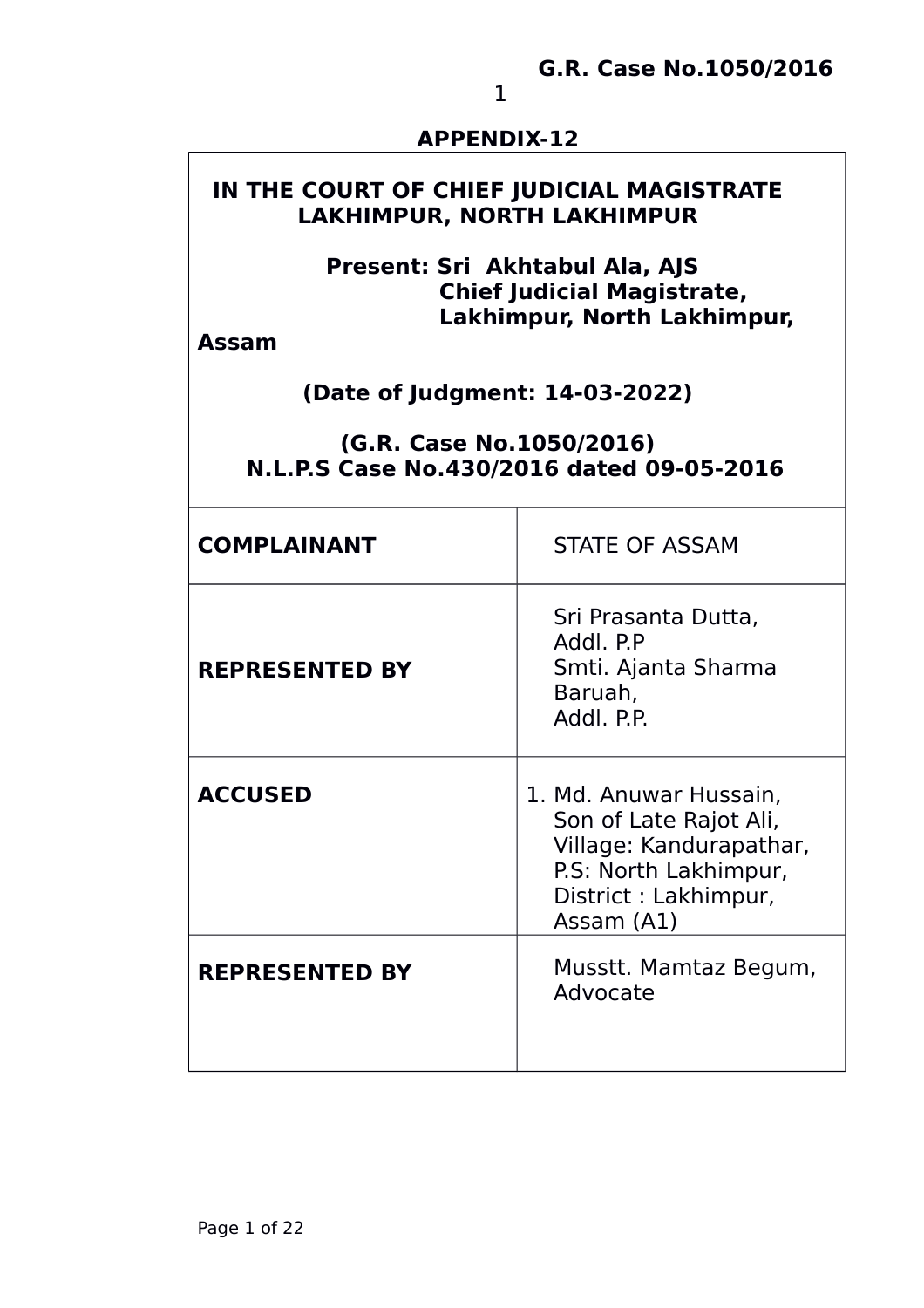# **APPENDIX-13**

| Date of offence                                   | 06-05-2016                                                                                       |
|---------------------------------------------------|--------------------------------------------------------------------------------------------------|
| Date of FIR                                       | 08-05-2016                                                                                       |
| Date of Charge Sheet                              | 30-06-2016                                                                                       |
| Date of Framing of<br>Charges/offence explanation | 31-05-2017                                                                                       |
| Date of commencement of<br>evidence               | 06-10-2017, 16-11-<br>2018, 30-07-2019,<br>11-09-2019, 04-10-<br>2019, 11-11-2019,<br>03-11-2021 |
| Date on which judgment is<br>reserved             | 28-02-2022                                                                                       |
| Date of Judgment                                  | 14-03-2022                                                                                       |
| Date of the Sentencing<br>Order, if any           | 14-03-2022                                                                                       |

# **Accused Details:**

| Rank of<br>the<br>Accuse<br>d | Name of<br>Accused              | Date<br>0f<br>Arres | Date<br>Releas<br>e on<br>Bail | <b>Offence</b><br>S<br>charge<br>d with | Acquitte<br>d or<br>convicte<br>d | Whether Sentence<br>Imposed | Period of<br>Detention<br>Undergon<br>e during<br>Trial for<br>purpose<br>of Sec.<br>428<br>Cr.P.C. |
|-------------------------------|---------------------------------|---------------------|--------------------------------|-----------------------------------------|-----------------------------------|-----------------------------|-----------------------------------------------------------------------------------------------------|
| A1                            | Md.<br>Anuwar<br><b>Hussain</b> | <b>Nil</b>          | <b>Nil</b>                     | Sec.<br>341/323<br><b>IPC</b>           | Convict<br>ed                     | Fine of<br>Rs.1,000/        | <b>Nil</b>                                                                                          |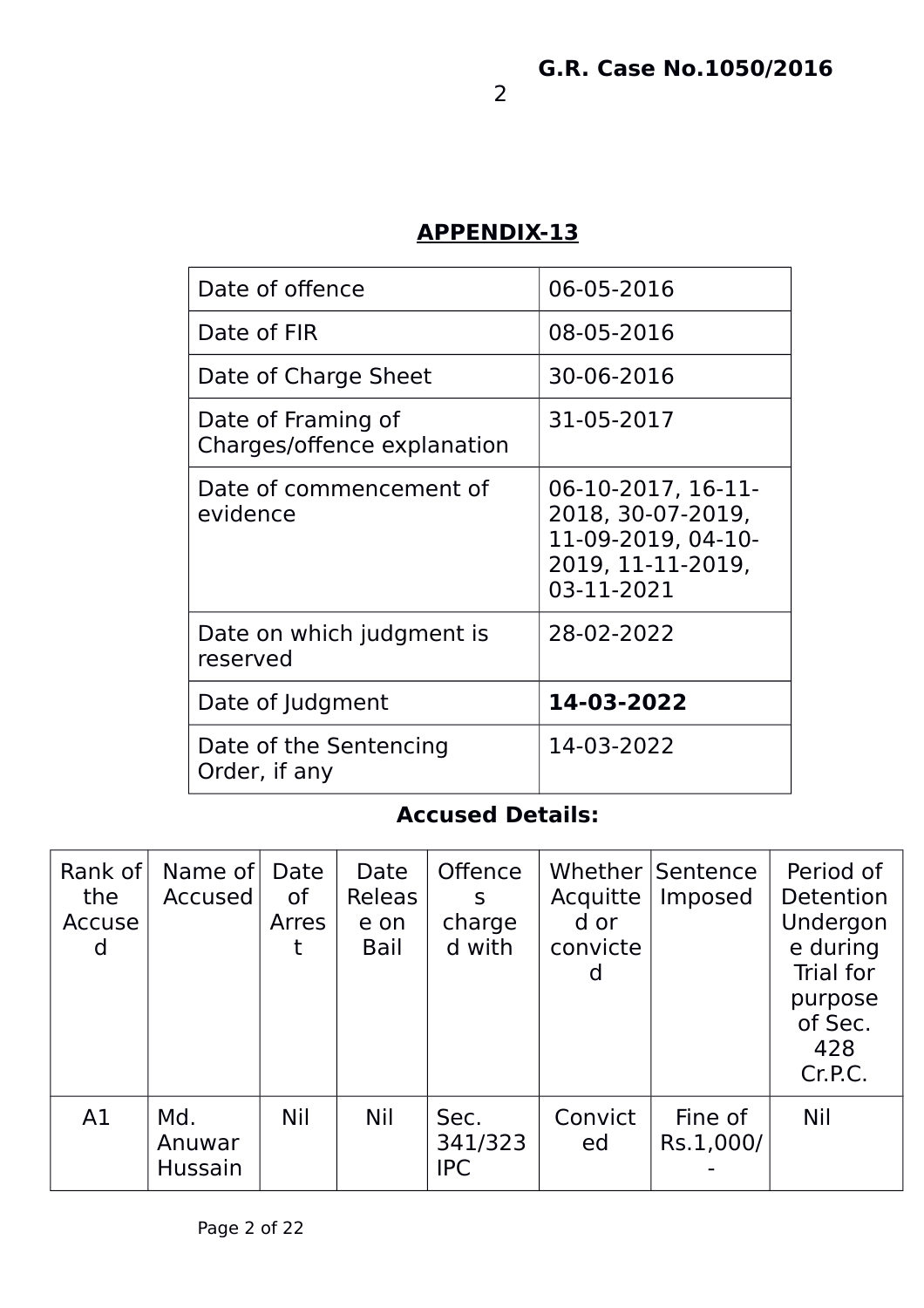|  |  |  | u/s 323<br>IPC |  |
|--|--|--|----------------|--|
|  |  |  |                |  |

### **J U D G M E N T**

- 1. The brief matrix of the prosecution case is that one Musstt. Noor Jahan Begum had lodged an ejahar before the In-charge Silonibari Police Outpost on 08-05-2016 alleging inter alia that on 06-05-2016 at about 7:00 AM while her 'adhidar' was ploughing her paddy field the persons viz. Md. Anuwar Hussain and Md. Abu Mahammad Hussain had called her to the paddy field and as she went there they surrounded her. Then Md. Anuwar Hussain dealt a blow on her hand with a dao and had inflicted injuries to her on several parts of her body and Md. Abu Mahammad Hussain too was pulling her holding her by her hand. Hence, the case.
- 2. The Officer-in-charge of North Lakhimpur Police Station on receipt of the ejahar had registered a case vide N.L.P.S Case No.430/2016 under section 326/342/354/34 of IPC. The I.O on completion of investigation had submitted charge sheet under section 341/323 of IPC against the accused Md. Anuwar Hussain (A1) only to stand trial in the Court. The other FIR named person viz. Md. Abu Mahammad Hussain was not sent up for trial as no sufficient material was found against him.
- 3. On receipt of the charge-sheet, cognizance of the offences under section 341/323 of IPC were taken as per section 190(1)(b) of the Code of Criminal Procedure. The accused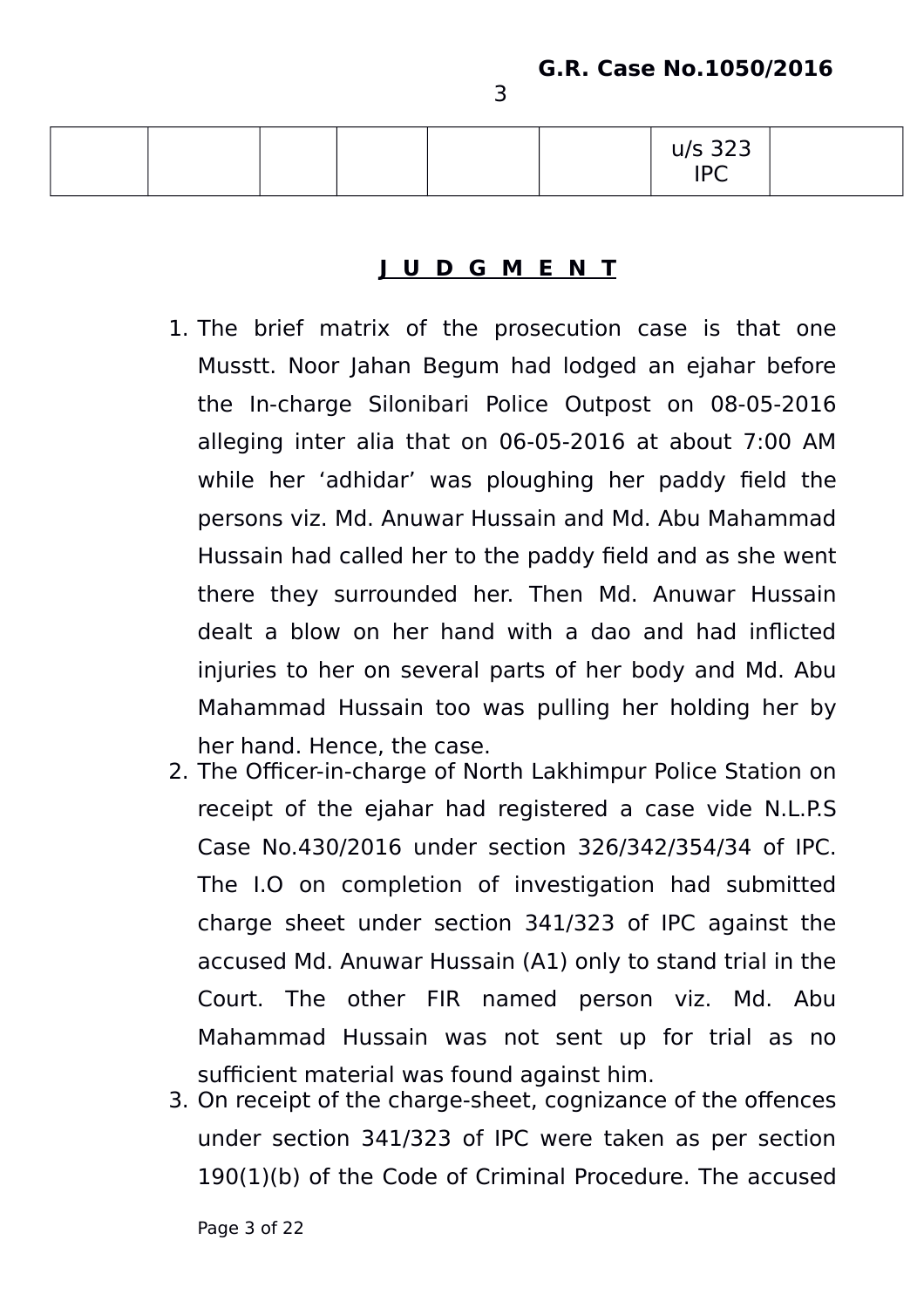Md. Anuwar Hussain (A1) entered his appearance before the Court after receiving the summons. Copies were furnished to the accused as per provision contained in section 207 of the Code of Criminal Procedure. Substance of accusation under section 341/323 of IPC were explained to the accused A1 to which he pleaded not guilty and claimed to be tried.

4. The points which are required to be determined for a just decision of this case are as follows:

(i) Whether the accused A1 on 06-05-2016 at about 7:00 AM had wrongfully restrained the informant Musstt. Noor Jahan Begum in the paddy field ?

(ii) Whether the accused A1 had voluntarily caused hurt to the informant ?

5. During the trial the prosecution side examined as many as 8 (eight) PWs viz. Musstt. Noor Jahan Begum as PW1, Musstt. Abeda Khatun as PW2, Musstt. Anowara Begum as PW3, Md. Rafique Ali as PW4, Md. Azaruddin as PW5, ASI Khagen Borah the I.O as PW6, Inspector Nikhil Rajkhowa another I.O as PW7 and Dr. Kiran Chandra Chetia the M.O as PW8. The prosecution had exhibited the ejahar as Ext-P-1/PW1 and the signature of the informant therein as Ext-P-1(1), the extract copy of the G.D. Entry as Ext-P-2/PW6, the rough sketch map of the place of occurrence as Ext-P-3/PW6 and the signature of the I.O therein as Ext-P-3(1), the charge sheet as Ext-P-4/PW7 and the signature of the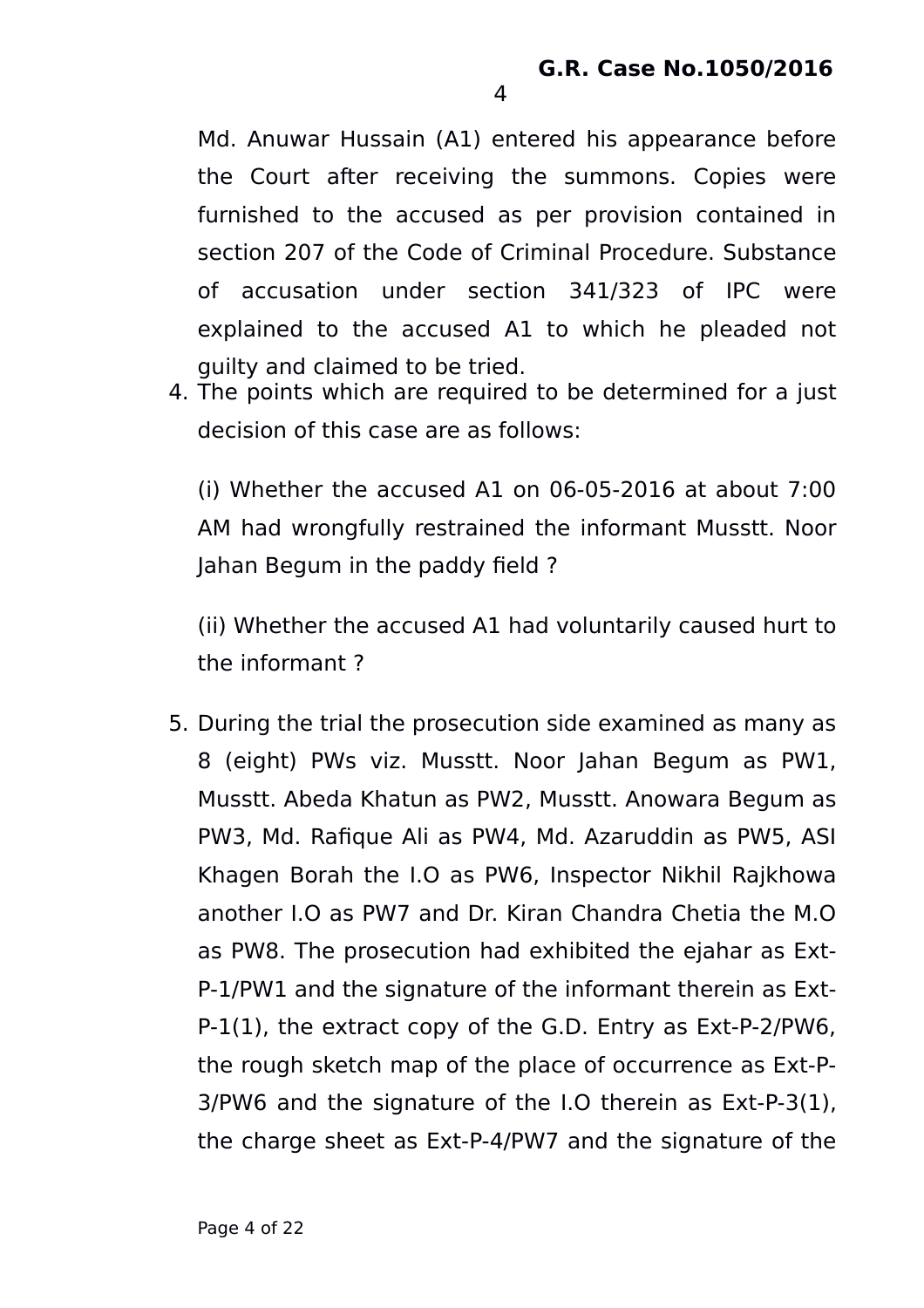I.O therein as Ext-P-4(1) and the injury report as Ext-P-5/PW8 and the signature of the M.O therein as Ext-P-5(1).

- 6. The statement under section 313 of the Code of Criminal Procedure of the accused A1 was recorded and he declined to adduce evidence in defence.
- 7. I have heard the argument of both sides and thereupon come to the following finding:

### **DISCUSSION, DECISION AND REASONS THEREOF:**

- 8. Now to decide the aforesaid points of determination let us have a proper scrutiny of the evidence of the PWs on record. I find it apposite to extract herein below the core of the Prosecution evidence vis-à-vis the defence stand in the cross examination:
- 9. Now PW1 Musstt. Noor Jahan Begum the informant of this case testified that on the date of the occurrence at about 10:00 AM while she was inside her house Fazar Ali the son of Mofidul had called her outside. She as such went to the road i.e. Rajghar road near Rampur Tiniali. The accused A1 then had attacked her on her head with an iron rod. She as such fell down and became unconscious and had regained her senses in the hospital. She stated that as a result of the occurrence she had been suffering from mental disease.
- 10. PW1 Musstt. Noor Jahan Begum in her crossexamination testified that she didn't lodge the ejahar on Page 5 of 22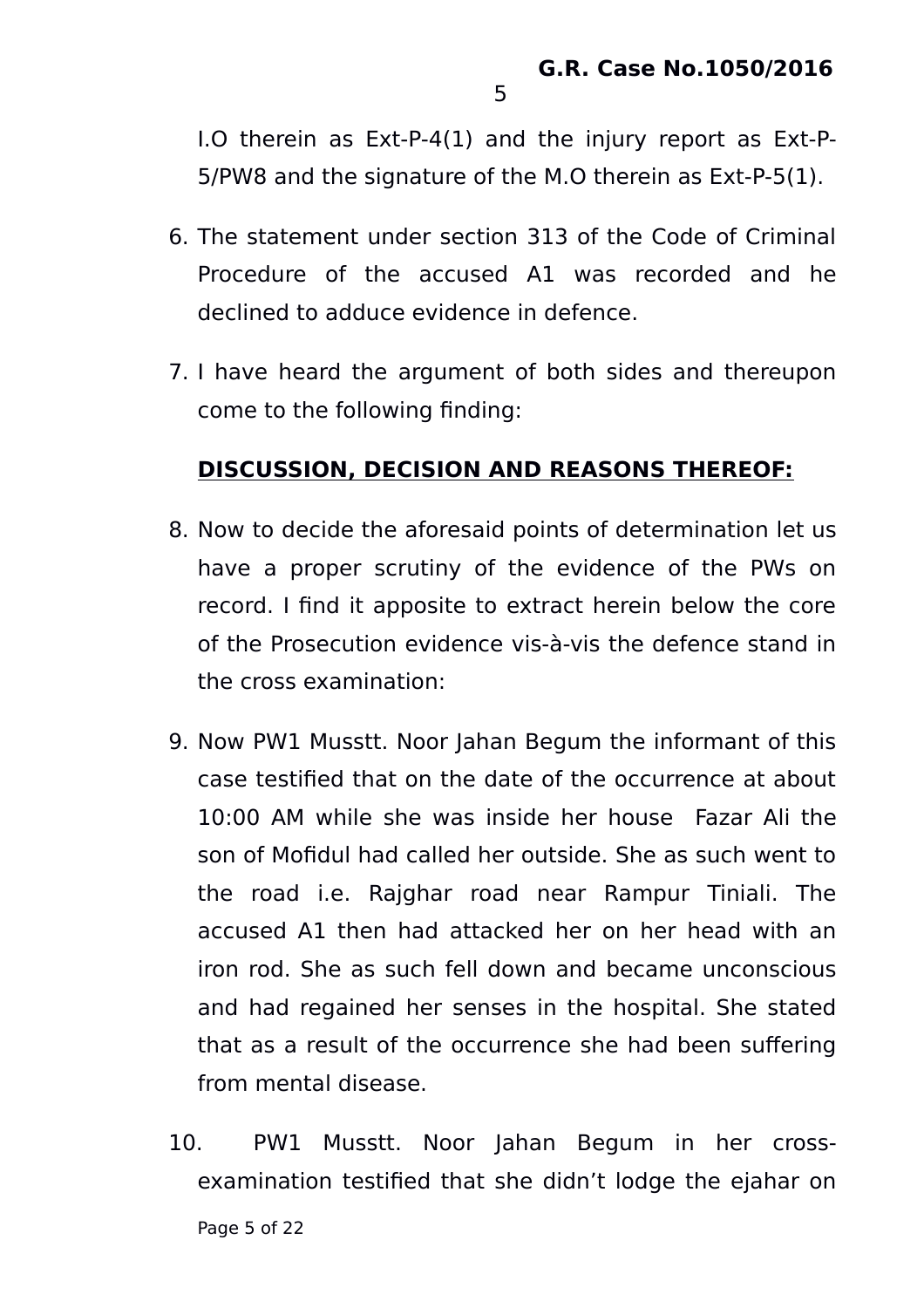the day of occurrence and she didn't assign the reason for her delay in lodging the ejahar. She further stated in her cross-examination that she didn't remember that whether or not she had written in the ejahar and that whether or not she had stated before the police that the occurrence took place by the side of Rajgarh road near Rampur Tiniali.

- 11. PW1 Musstt. Noor Jahan Begum further stated in her cross-examination that one Anuwara Khatun had brought her to her house from the place of occurrence. She further stated in her cross-examination that after the death of her husband, her paternal uncle in-law Mamtaz Ali and her husband's maternal uncle Samad Ali had divided/partitioned their family land. The 'adhidar' was making embankment on her share of land at the time of occurrence. She denied the suggestion of the defence that the accused had asked her 'adhidar' to make embankment in a straight line and at that she went and argued with the accused. She further denied the suggestion of the defence that she had hit the accused on the cheeks with her sandal. She also denied the suggestion of the defence that when she tried to hit the accused with a sandal the accused tried to protect himself with an umbrella and in the course she got injured with his umbrella.
- 12. PW2 Musstt. Abeda Khatun who is the daughter of the informant (PW1) testified in her evidence that on the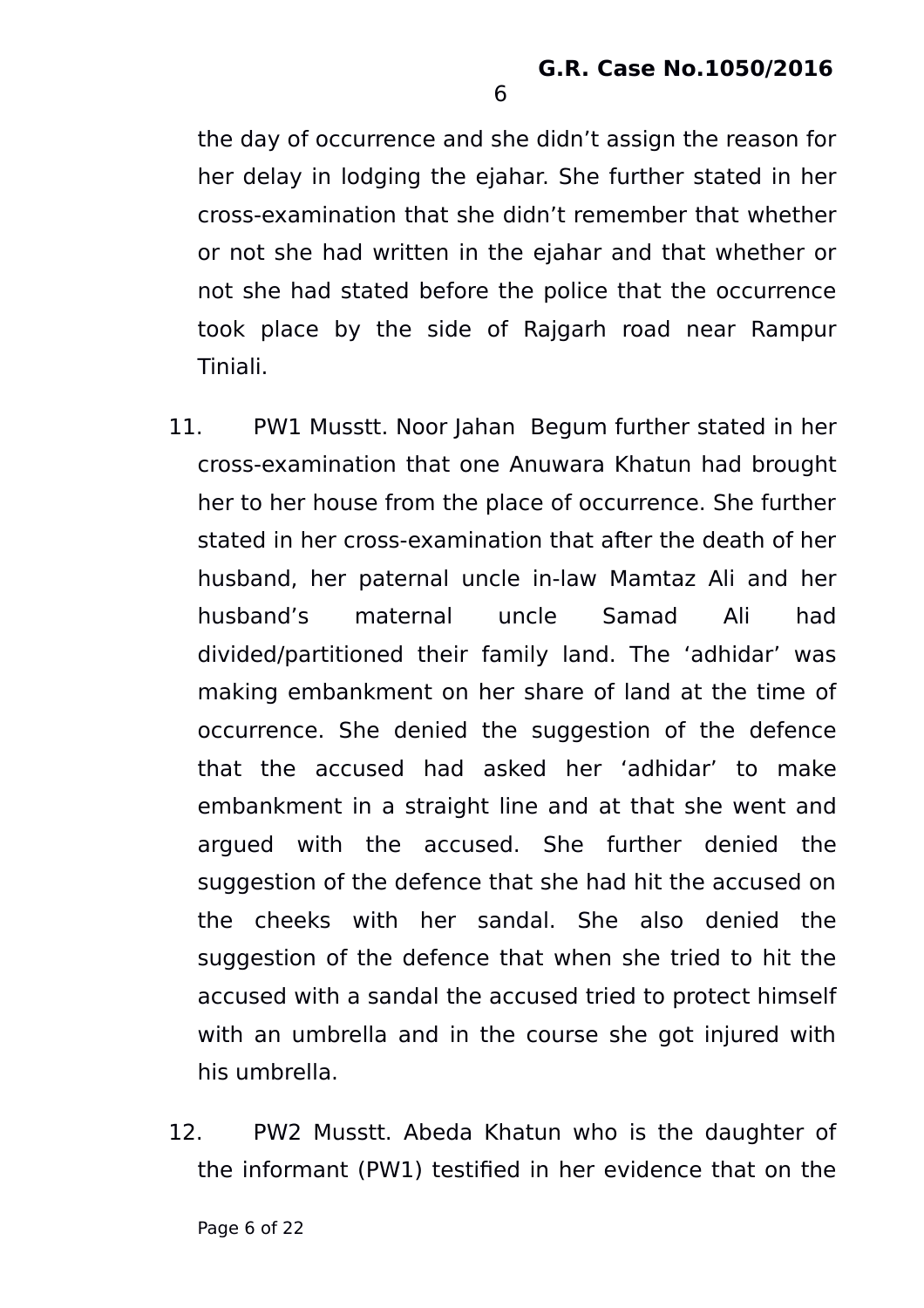date of occurrence in the year 2016 at about 7:00 PM she was in her house. Rafique Ali at that time was 'adhidar' of their land and at the time of occurrence Rafique Ali had called her mother to the paddy field. When her mother i.e. PW1 was on her way to her paddy field and had reached the road then the accused A1 had beaten up her mother. She (PW2) as such hearing the hue and cry went out of her house and could see the accused Anuwar Hussain assailing her mother by dealing a blow on her head with a rod for which her mother was bleeding profusely.

- 13. PW2 Musstt. Abeda Khatun as such ran to her mother and Anowara Khatun who was present there also came and hold her mother. PW2 lifted her mother in a Tempo and taken her to Nowboicha Medical for treatment. The doctor had told them that unless the police is informed they will not do any treatment and at that she went to the Silonibari Police Outpost along with her mother and her mother had lodged an ejahar.
- 14. PW2 in her cross-examination stated that at the time of occurrence Anowara Khatun and Rafique Ali was also present at the place of occurrence and while Anuwara Khatun was bringing her mother she hold her mother.
- 15. PW2 further stated in her cross-examination that the accused is her own paternal uncle and that the maternal uncle of the accused viz. Samed Ali and the paternal uncle of the accused viz. Mamtaz Ali had divided the land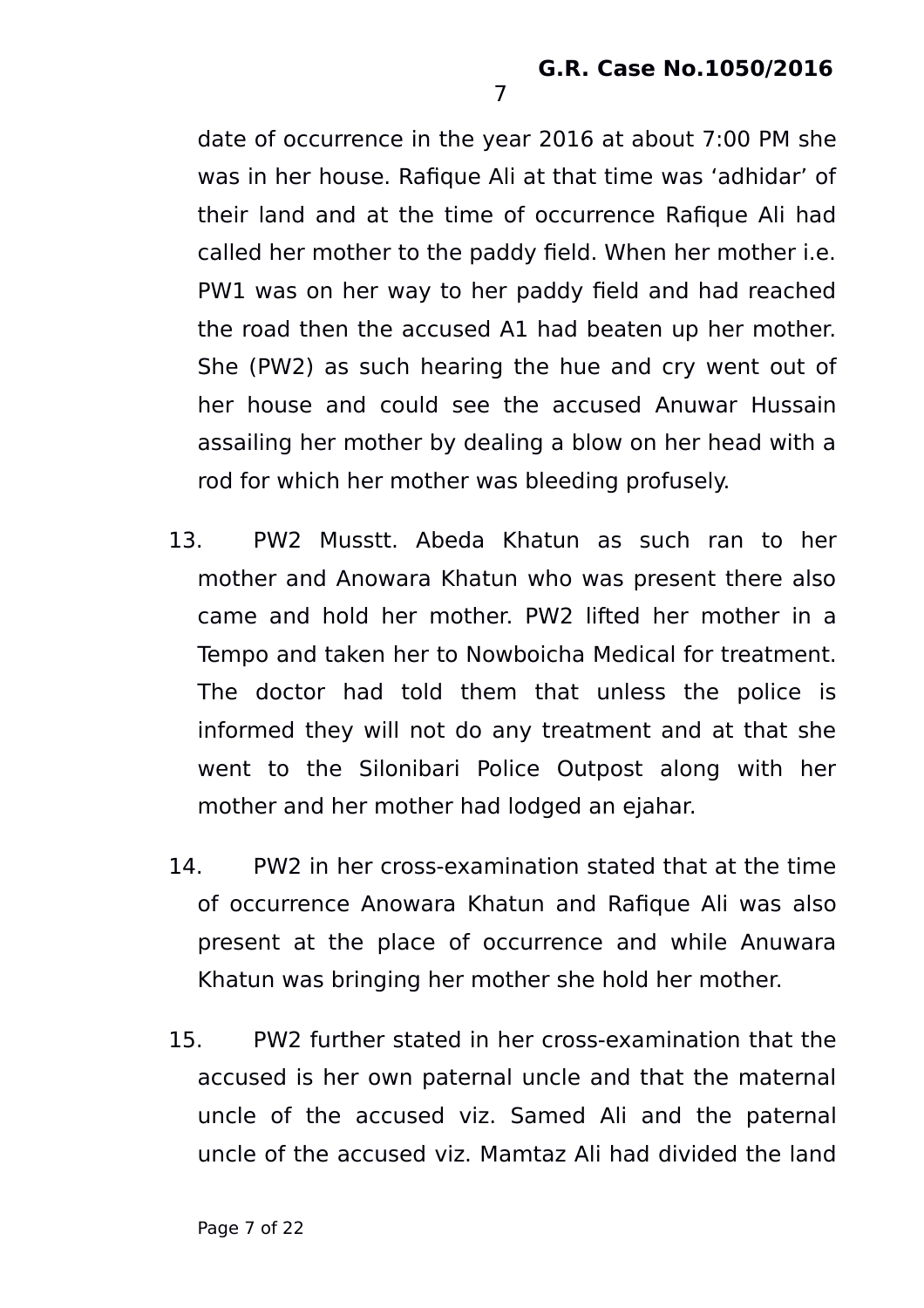between them and the accused. The PW2 had denied all the suggestions forwarded by the defence.

- 16. Now let us take up the evidence of PW3 Musstt. Anuwara Begum. Now the PW3 Musstt. Anuwara Begum in her evidence testified that the incident occurred about 3 years back in the morning time. At that time while she was going to give her husband his breakfast in the paddy field, she saw an altercation taking place between the informant i.e. PW1 and the accused A1. PW3 stated that she could see blood oozing out from the head of the PW1 which rolled down to her chest but she didn't see that who had assailed Noor Jahan Begum (PW1). She also stated that she didn't ask Noor Jahan Begum that how she had sustained the injury. PW-3 stated that while she was bringing the PW1 Noor Jahan Begum the accused stayed back at the place of occurrence.
- 17. PW3 Musstt. Anuwara Begum in her crossexamination stated that when there was altercation going on between Noor Jahan Begum and the accused she reached there. At the time of incident it was raining and the accused A1 had an umbrella in his hand.
- 18. PW3 in her cross-examination further stated that at the time of incident there was no one besides her at the place of occurrence and she did not see any fight between the informant and the accused when she reached the spot.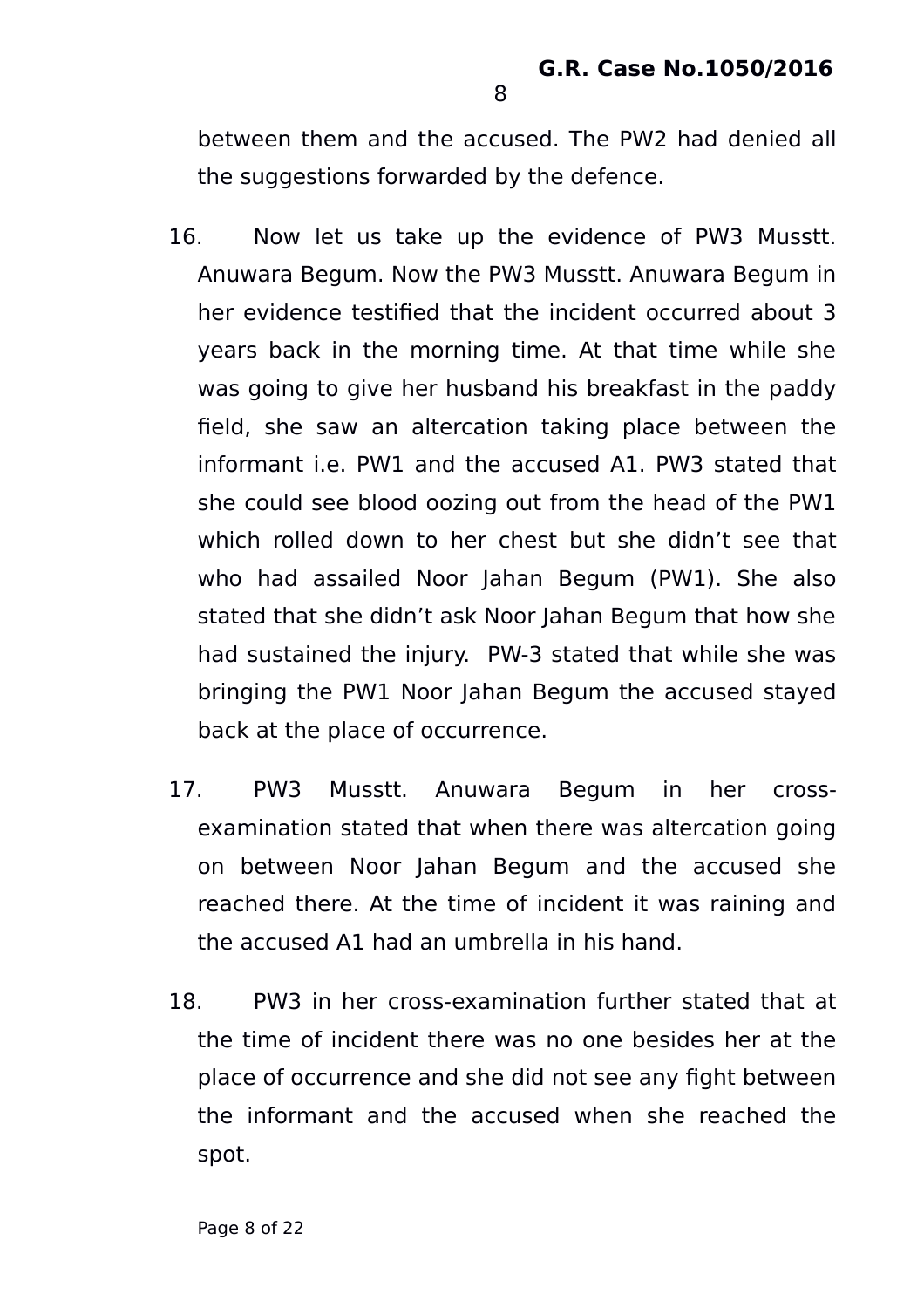- 19. Now the PW4 Md. Rafique Ali in his evidence deposed that he had taken the land of the informant Noor Jahan Begum in 'adhi'. About 3 years back the incident occurred. He at that time was ploughing the land. Thereafter the informant Noor Jahan Begum (PW1) and the accused A1 had quarreled between them over some matter but he does not know that how the quarrel took place. Though he didn't know what had happened but he knows that the informant Noor Jahan Begum was taken to the medical. He does not know the reason of the quarrel as he at that time was busy ploughing his field.
- 20. PW4 Md. Rafique Ali in his cross-examination stated that he didn't witness the incident and does not know the reason for verbal altercation between them.
- 21. PW5 Md. Azaruddin who is the son of the informant deposed that at the time of incident he was sleeping and on hearing hue and cry he wake up and saw that there was blood oozing out from the body of his mother Musstt. Noor Jahan Begum on being beaten by the accused. His mother sustained injury on her head and thereafter his mother lodged an ejahar at Silonibari Police Outpost.
- 22. PW5 Md. Azaruddin in his cross-examination stated that he didn't see the occurrence as he was sleeping at that time and does not know how his mother had sustained injury on her head.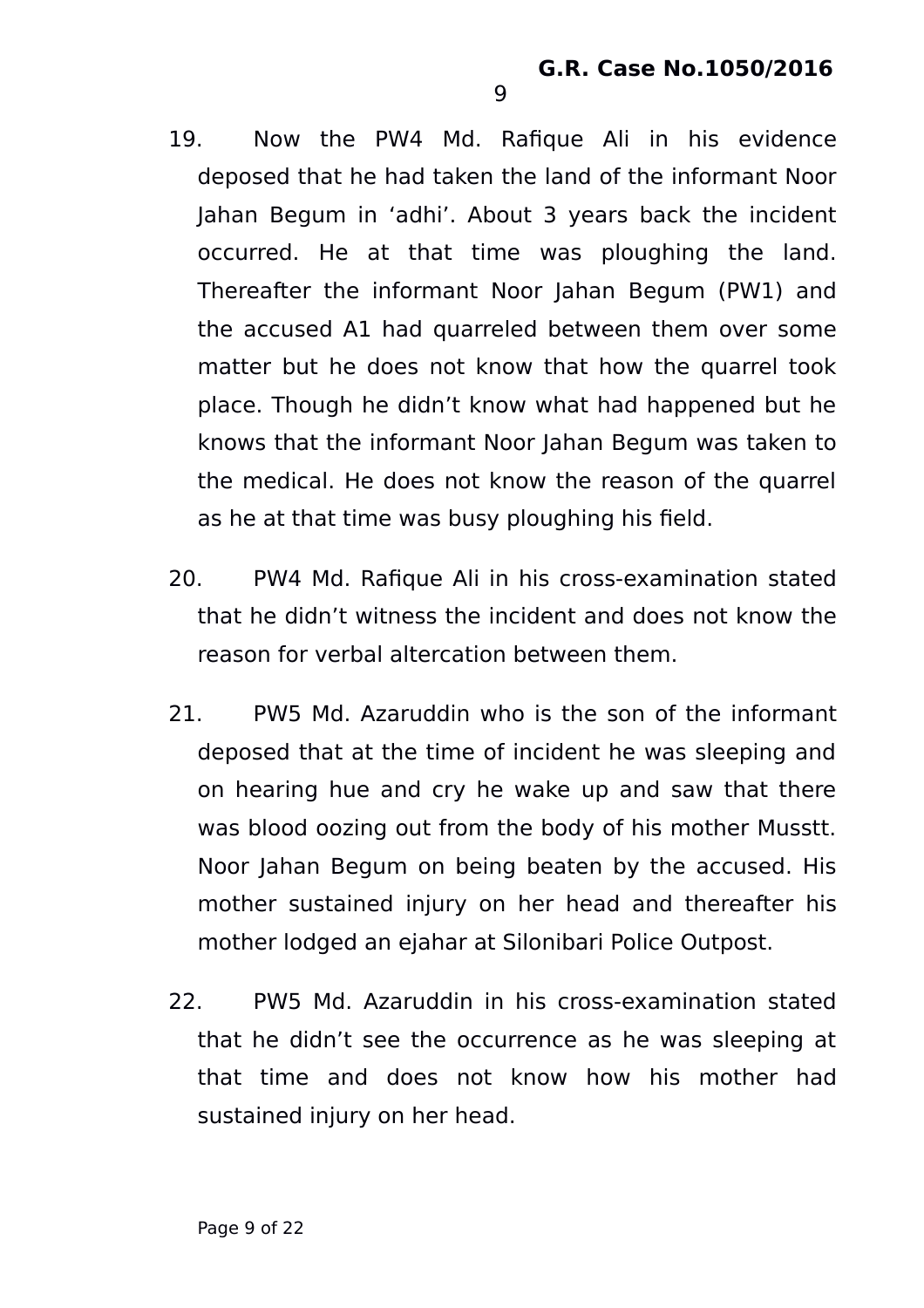23. PW6 ASI Khagen Borah the I.O of this case testified that he was entrusted with the preliminary investigation of this case and in course of his investigation he had examined the informant at the Police Outpost itself and had recorded her statement and thereafter had sent her to the Nowboicha PHC for her medical examination. He drew the rough sketch map of the place of occurrence after visiting the same and had examined the witnesses present there. He also collected the medical examination report of the informant cum victim and later , on completion of his preliminary investigation had submitted the case diary to the then In-charge of the Silonibari Police Outpost who on perusal of the case diary had submitted the charge sheet against the accused A1 under section 341/323 of IPC.

- 24. PW6 the I.O in his cross-examination stated that witness Abeda Khatun did not tell before him that the accused had assaulted the informant with a rod.
- 25. PW8 Dr. Kiran Chandra Chetia the M.O of this case testified that on 06-05-2016 while he was working as Sub-Divisional Medical and Health Officer at Nowboicha PHC, Lakhimpur at about 8:30 AM had examined one Musstt. Nurjahan Begum, aged 55 years on being escorted and identified by SPO Kiron Chutia at Nowboicha PHC. He stated that there was a history of assault on the victim that day in the morning and on her medical examination he could detect (i) lacerated injury on forehead right side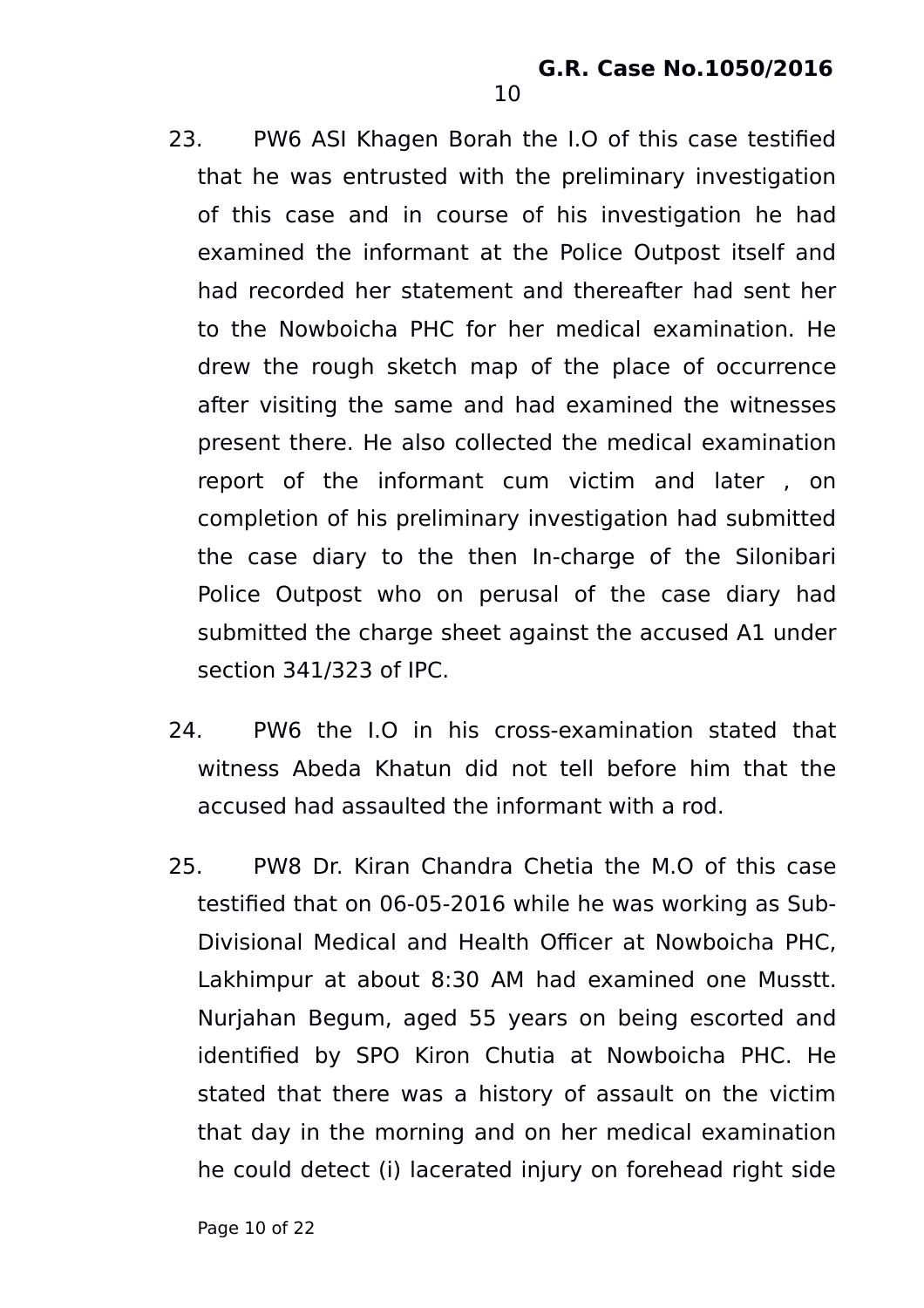of size  $1 \frac{1}{2}$ " x  $\frac{1}{4}$ " x  $\frac{1}{4}$ " and (ii) swelling forehead left of size  $2''$  x  $1''$ . The injuries were fresh, caused by blunt object and simple in nature.

- 26. PW8 the M.O in his cross-examination stated that the injuries which he detected may also result if on being attacked if a person takes out his umbrella in defence by opening it and the assailant hits that umbrella.
- 27. So now if we go through the entire evidence of the PWs it can be seen that the PW1 Musstt. Noor Jahan Begun had stated that the accused had assailed her on her head with an iron rod for which she fell down and became unconscious.
- 28. Now if we go through the injury report i.e. Ext-P-5/PW8 and the evidence of PW8 Dr. Kiran Chandra Chetia it can be seen that the injuries detected on PW-1 Mustt Nur Jahan Begum by the M.O as mentioned in the injury report in fact supports the version of the PW1 as the PW1 stated that she was attacked on her head by the accused for which she sustained injury in her head and the PW-8 the M.O also stated to have found lacerated injury on the forehead right side of size 1  $\frac{1}{2}$ " x  $\frac{1}{4}$ " x  $\frac{1}{4}$ " and swelling forehead in the left of size  $2'' \times 1''$  and the said injuries were fresh, caused by blunt object and were simple in nature. So it is clear that PW1 had sustained injury on her head.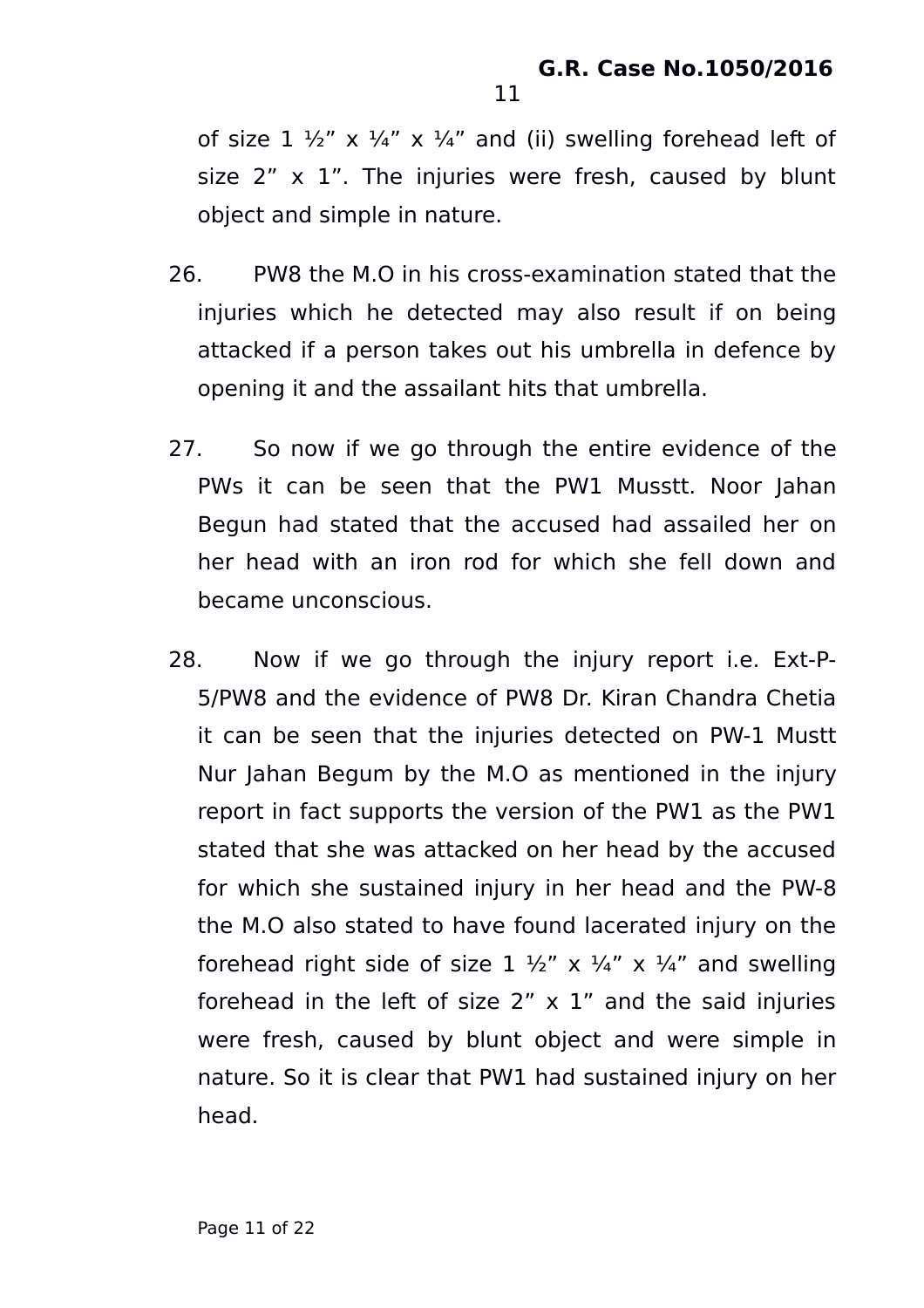29. Now PW2 Musstt. Abeda Khatun as discussed above stated that on hearing hue and cry she went out and saw the accused hitting her mother with an iron rod but she before the I.O i.e. PW6 didn't state about the accused assailing the informant with an iron road but however the fact remains that she saw the PW1 to be bleeding from her head.

- 30. PW3 Musst. Anuwara Begum as mentioned above also stated that when she went to the place of occurrence she saw the quarrel between the accused and the informant Noor Jahan Begum and by the time she reached there the PW1 Noor Jahan Begum had already sustained the injury and was bleeding from her head and while she was taking away the PW1 the accused stayed back there at the place of occurrence. She didn't ask the PW1 about the reason for her injury but however it is clear that there was a fight and quarrel going on between the informant and the accused and she had seen the injury on the PW1.
- 31. PW4 Md. Rafique Ali who is the 'adhidar' of PW1 as it can be seen from his evidence that he also does not know the reason for the quarrel between the informant and the accused but made a point that there was indeed a quarrel between the informant and the accused though he had not seen it and he knows about the informant being sent to the hospital for treatment. Though the PW4 Md. Rafique Ali could not throw much light about the incident yet it is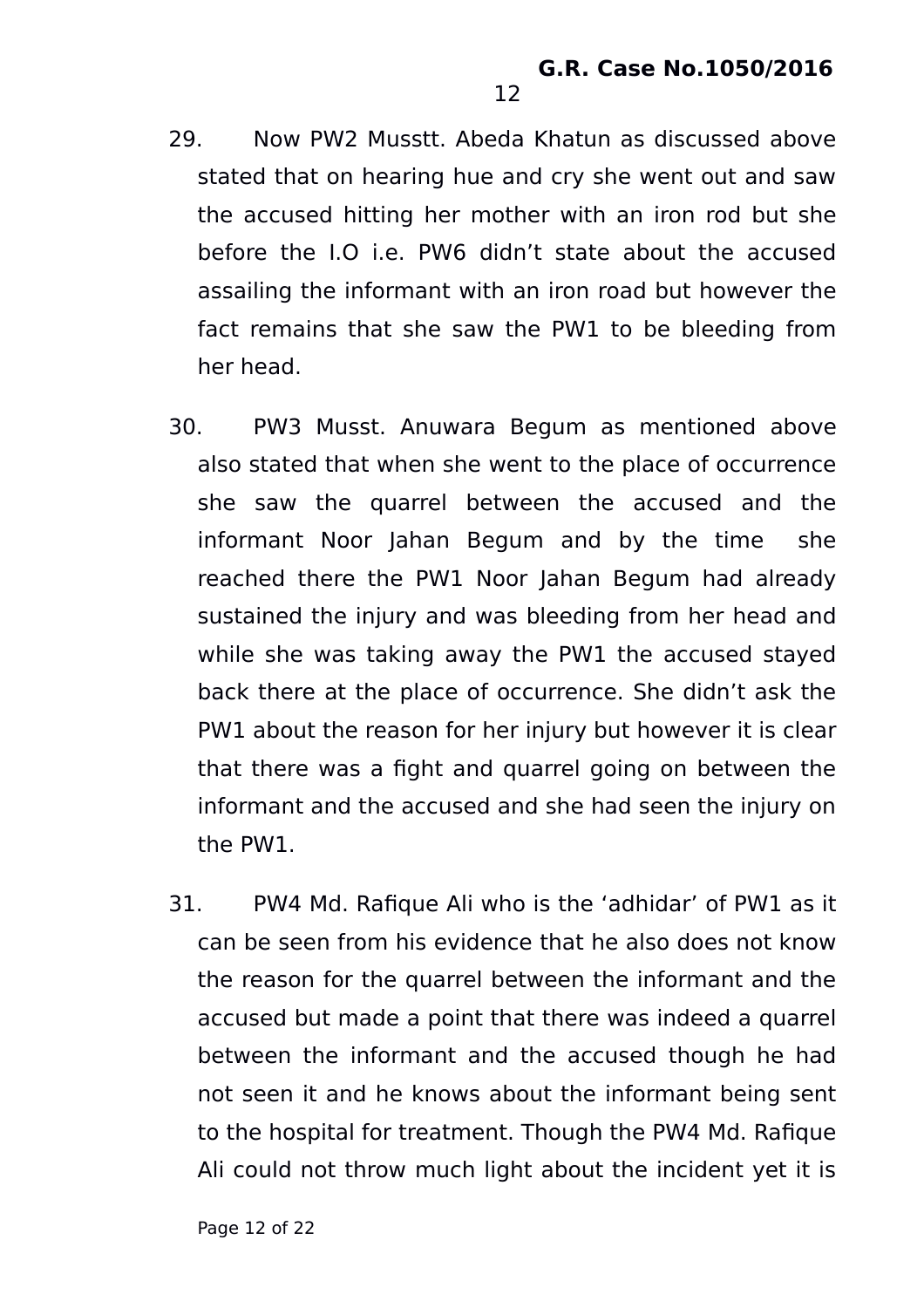clear that he too knows about the quarrel between the informant and the accused and he had knowledge about the informant (PW1) being sent to the medical for treatment.

- 32. PW-5 Md. Azaruddin who is the son of the PW1 in his evidence as it can be seen has also stated that he had not witnessed the occurrence but he could see his mother Musstt. Noor Jahan Begum (PW1) to have sustained injury on her head and blood oozing out from her head.
- 33. So it can be seen from the evidence on record that all the PWs have categorically supported the PW1 regarding the fact of injury sustained by her on her head and blood oozing out from her head. Further all the PWs though stated about reaching slightly late at the place of occurrence but they could see the quarrel between the informant and the accused and also the injury on the head of the Informant.
- 34. If we go through the cross-examination of the PWs there also it can be seen that the defence had given suggestion that while the informant Musstt. Noor Jahan Begum (PW1) went to attack the accused he had defended himself with an umbrella and in the process the PW1 got injured. The defence also in the crossexamination of the PW8 the M.O had given the suggestion that such injury detected on the person of the victim Musstt. Noor Jahan Begum may also result if a person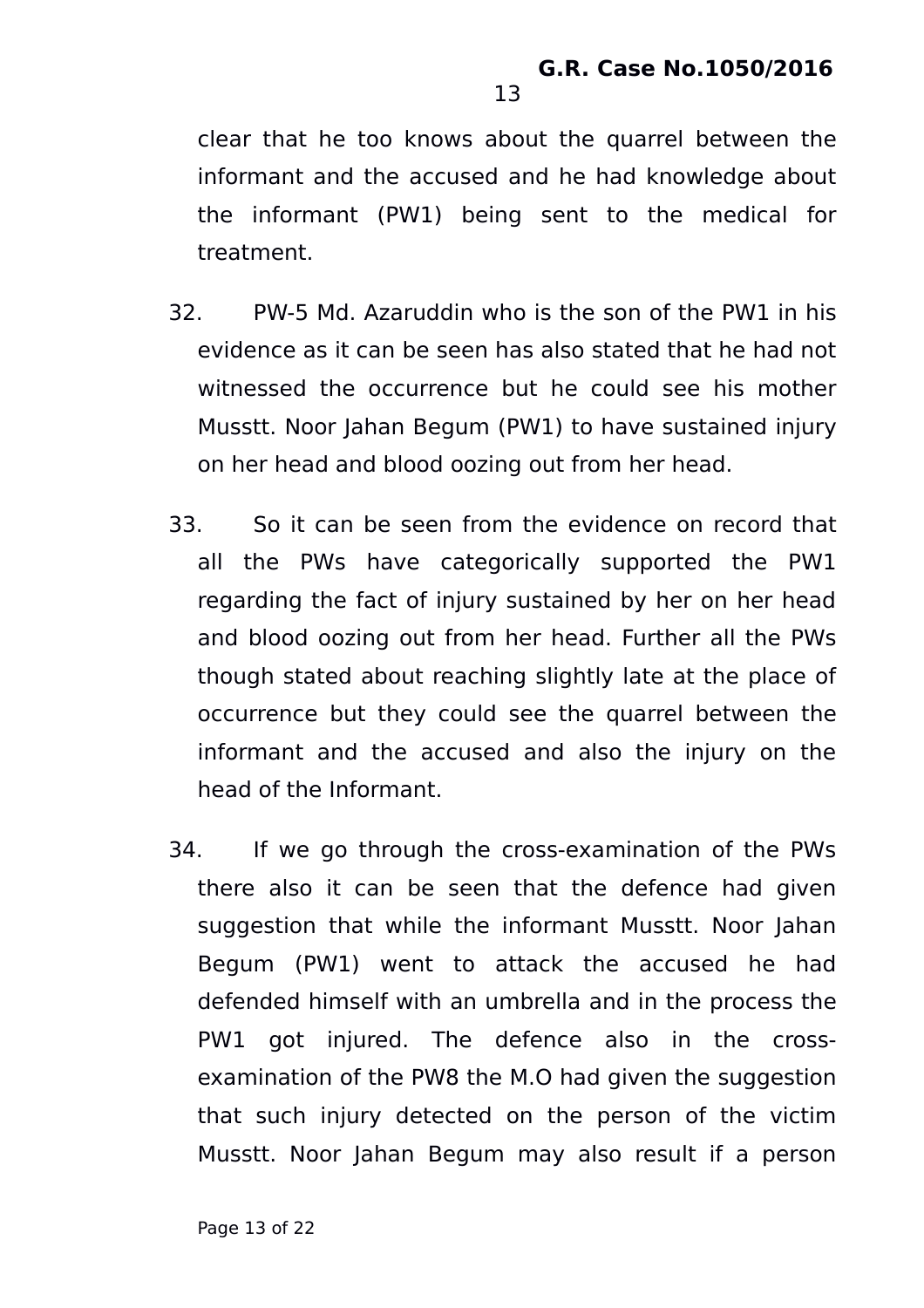goes to attack someone and the person being attacked take out an umbrella in defence by opening it and the assailant hits the umbrella accidently.

- 35. So even from the suggestion of the defence it is clear that the Defence agrees about a quarrel going on between the informant and the accused and that they were both present at the place of occurrence.
- 36. Now the defence side besides giving mere suggestions has failed to lead any evidence to prove their defence stand that while the informant Noor Jahan Begum (PW1) went to attack the accused he in his defence had taken out his umbrella and the PW1 accidently got hit with that umbrella and sustained injury.
- 37. All the evidence of the PWs goes to pinpoint that there was a quarrel going on between the informant (PW1) and the accused and the PW1 had sustained injury and was bleeding from her head. PW1 in her evidence had categorically stated as discussed above that the accused assailed her on her head with an iron rod. The injury report and the evidence of the M.O (PW8) also goes to support the version of the PW1.
- 38. At this juncture I would like to refer a decision of the Hon'ble Supreme Court in the case of **Sivaligappa Kallayanappa versus State of Karnataka** reported in **1994 Supp 3 SCC 235** wherein it was held that "the deposition of the injured witness should be relied upon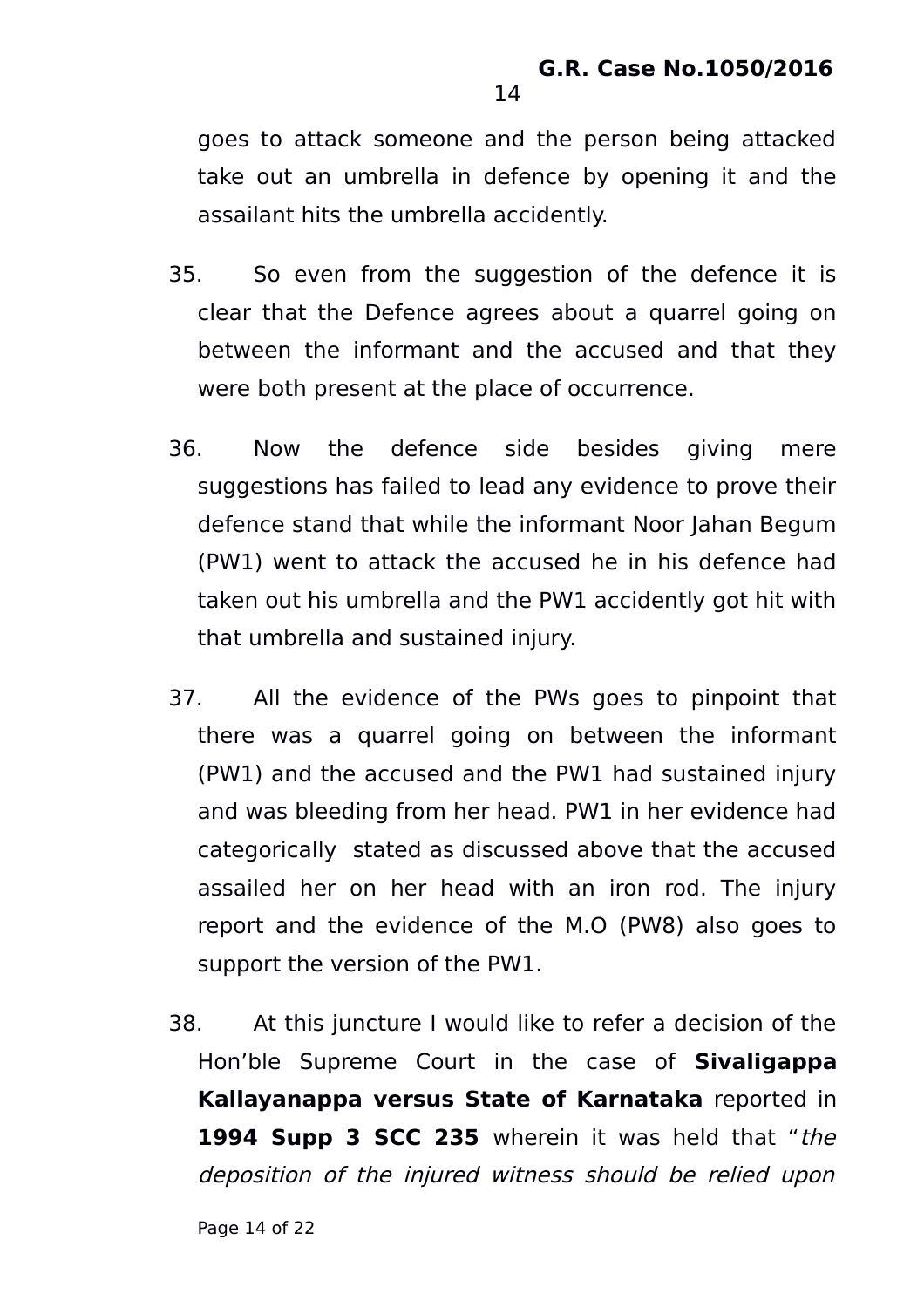unless there are strong grounds for rejection of his evidence on the basis of major contradictions and discrepancies, for the reason that his presence on the scene stands established in case it is proved that he suffered the injury during the said incident".

- 39. Also in **State of U.P v. Kishan Chand** reported in **2004 7 SCC 629** a similar view has been reiterated observing that "the testimony of a stamped witness has its own relevance and efficacy. The fact that the witness sustained injuries at the time and place of occurrence, lends support to his testimony that he was present during the occurrence".
- 40. Further the **Hon'ble Supreme Court** in the case of **Abdul Sayeed vs. State of M.P (2010) 10 SCC** has held that "the question of the weight to be attached to the evidence of a witness that was himself injured in the course of the occurrence had been extensively discussed by this Court. Where a witness to the occurrence has himself been injured in the incident, the testimony of such a witness is generally considered to be very reliable, as he is a witness that comes with a built-in guarantee of his presence at the scene of the crime and is unlikely to spare his actual assailant(s) in order to falsely implicate someone".
- 41. Hence, in the instant case the defence has failed to shake the evidence of the PWs. Though the Defence had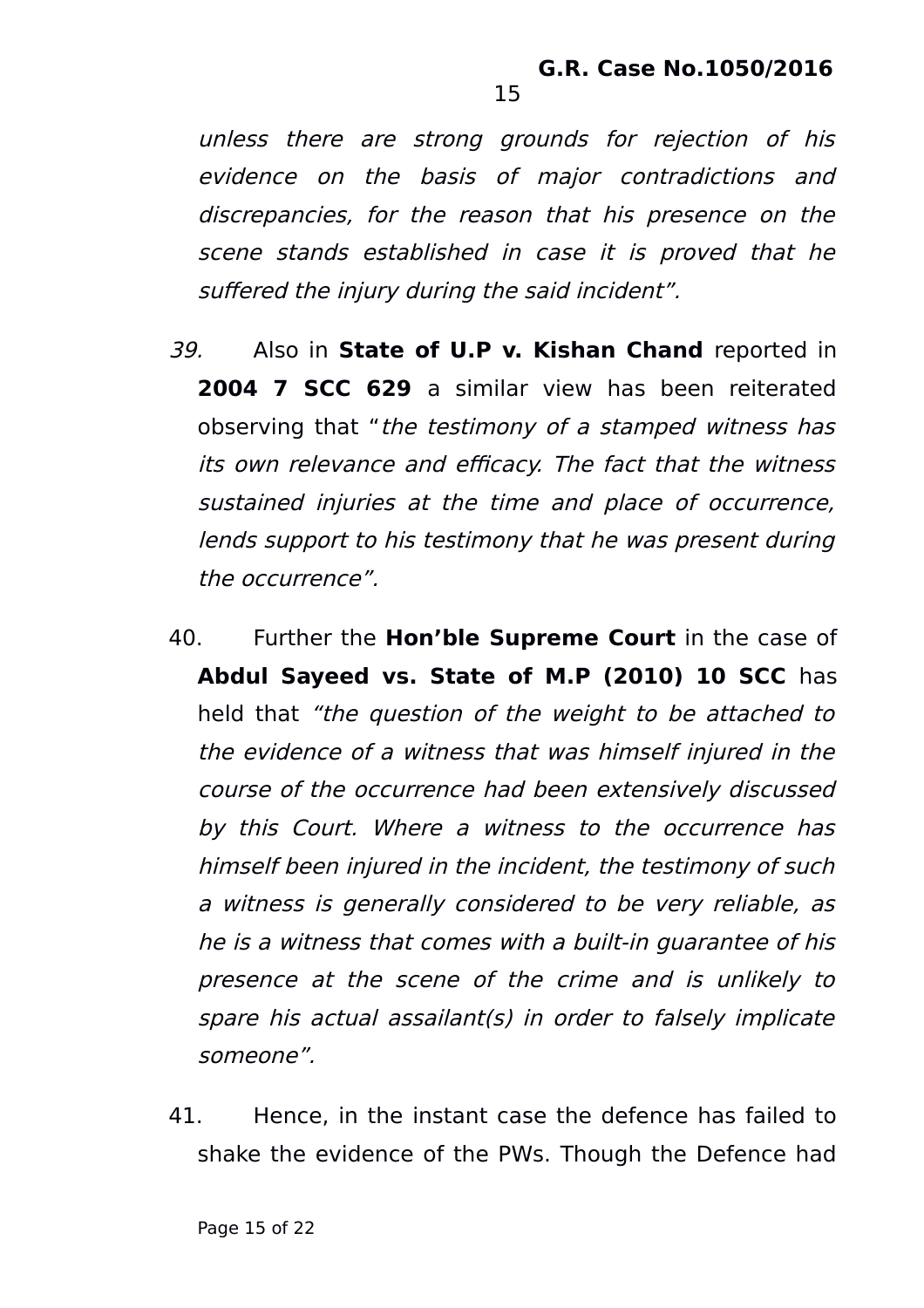thoroughly cross examined the PWs but nothing could be elicited in their testimony in favour of the Defence.

- 42. I see no reason to disbelieve the PW1 Noor Jahan Begum i.e the informant cum victim of this case. The evidence on record glaringly goes to show that there was a verbal altercation between the informant and the accused over a matter of 'ali' (embankment) in the paddy field and in furtherance of that quarrel the accused A1 had assailed the PW1 Noor Jahan Begum with an iron rod on her head causing injury to her which was though simple in nature.
- 43. The defence had pointed out in the crossexamination of the PW1 Musstt. Noor Jahan Begum as well as in the cross examination of the PW6 ASI Khagen Das the I.O regarding the delay of two days in lodging of the ejahar which was not explained. Now the Informant and the victim of this case Mustt Nur Jahan Begum (PW-1) is a lady and as it has surfaced from the evidence that she was injured in the incident and so the delay in her lodging the ejahar cannot be hold totally without reason. Moreover when the evidence of the PWs are found credible the mere delay in lodging the ejahar cannot be considered to have punched a hole in the Prosecution case and the entire Prosecution case cannot be thwarted just because of the delay in lodging the ejahar.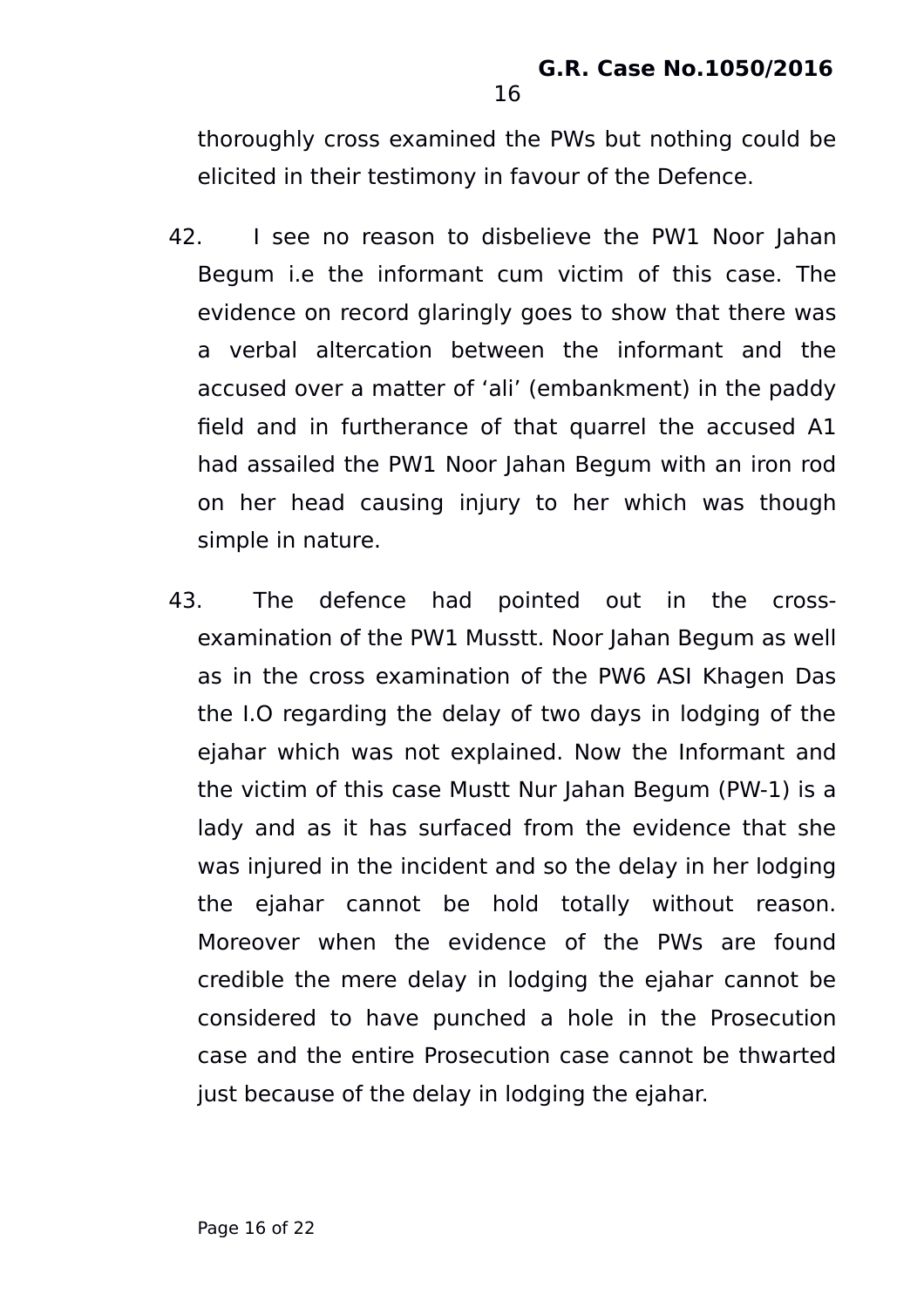44. So from the discussion in the preceding paragraphs it can be concluded that the prosecution has been successful in proving that the accused A1 had assailed the informant PW1 and thereby had voluntarily causing hurt to her. Hence, the second point of determination, which is taken up first for the sake of convenience, is held in affirmative.

17

- 45. Now as for the first point of determination that whether the informant Musstt. Noor Jahan Begum was restrained by the accused it can be seen from the evidence of PW1 itself that she nowhere in her evidence had stated about the accused wrongfully restraining her.
- 46. Now wrongful restraint has been defined in section 339 of IPC as – whoever voluntarily obstructs any person so as to prevent that person from proceeding in any direction in which that person has a right to proceed, is said wrongfully to restrain that person.
- 47. Now the PW1 as well as the rest PWs as a matter of fact had never stated anything about the accused obstructing the way of the informant Musstt. Noor Jahan Begum (PW1) so as to prevent her from proceeding in any direction. Hence, from the evidence of the PWs it can no way be concluded that the accused had wrongfully restrained the PW1 Musstt. Noor Jahan Begum.
- 48. Hence the first point of determination is held in negative.

Page 17 of 22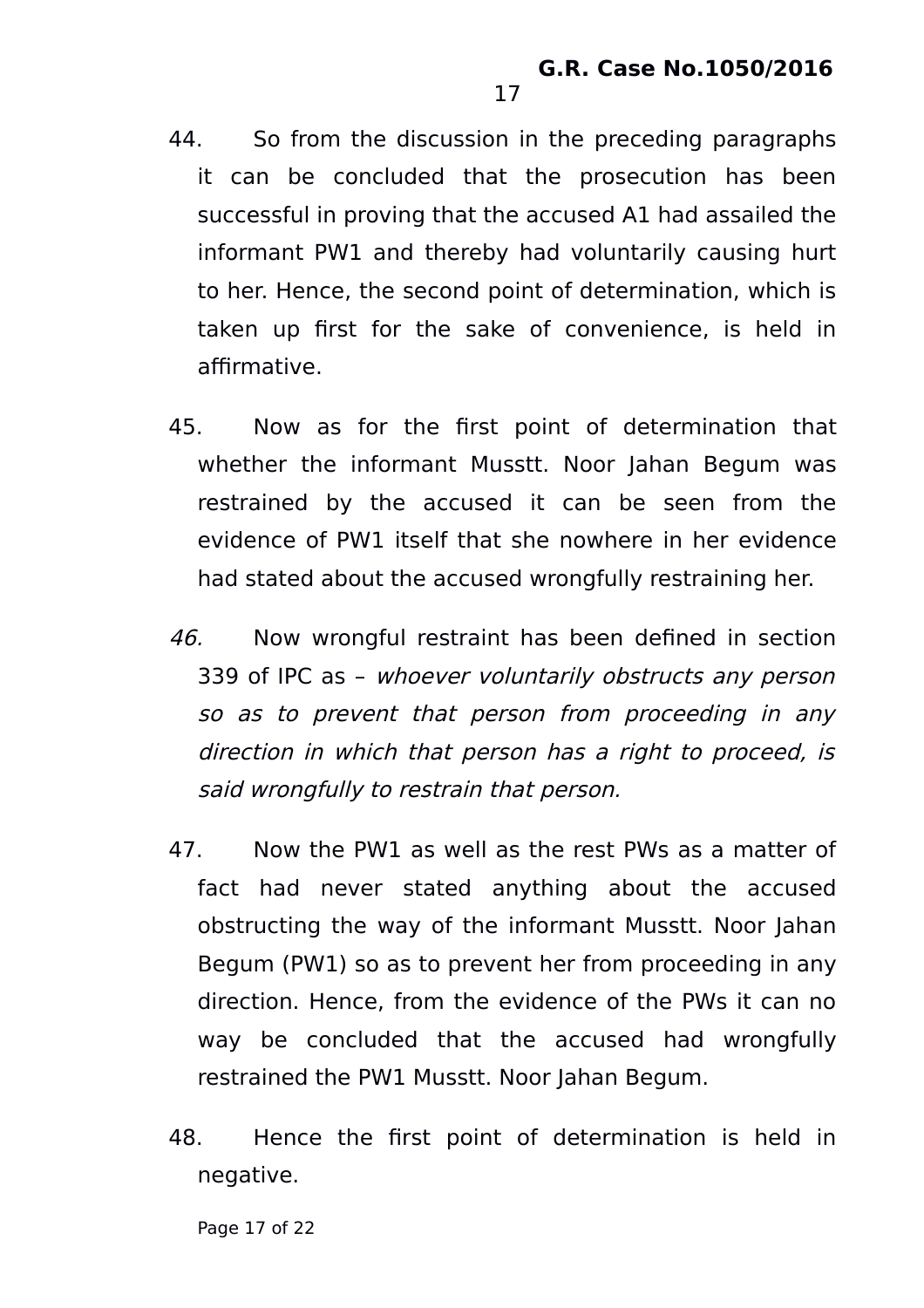49. The prosecution has managed to prove the case against the accused A1 Md. Anuwar Hussain under section 323 of IPC and as such he is convicted under the said section. But, however, the prosecution has failed to prove the case against the accused A1 under section 341 of IPC and as such he is not held guilty under the said section of 341 of IPC.

18

- 50. Now considering the nature of the offence where the accused A1 in broad daylight had attacked a woman, I don't find the A1 to be entitled for benefit under Probation of Offender's Act as it would else send a wrong message to the society.
- 51. Heard accused A1 on the point of sentence and he prays for leniency stating that this is his first offence and he has his family comprising of his wife and three children and sentencing him to imprisonment will cause his entire family to suffer.

### **O R D E R**

52. The accused A1 Md. Anuwar Hussain is convicted under section 323 of IPC and as such he is sentenced to a fine of Rs.1,000/- (Rupees One Thousand) under section 323 of IPC in default simple imprisonment for 30 (thirty) days.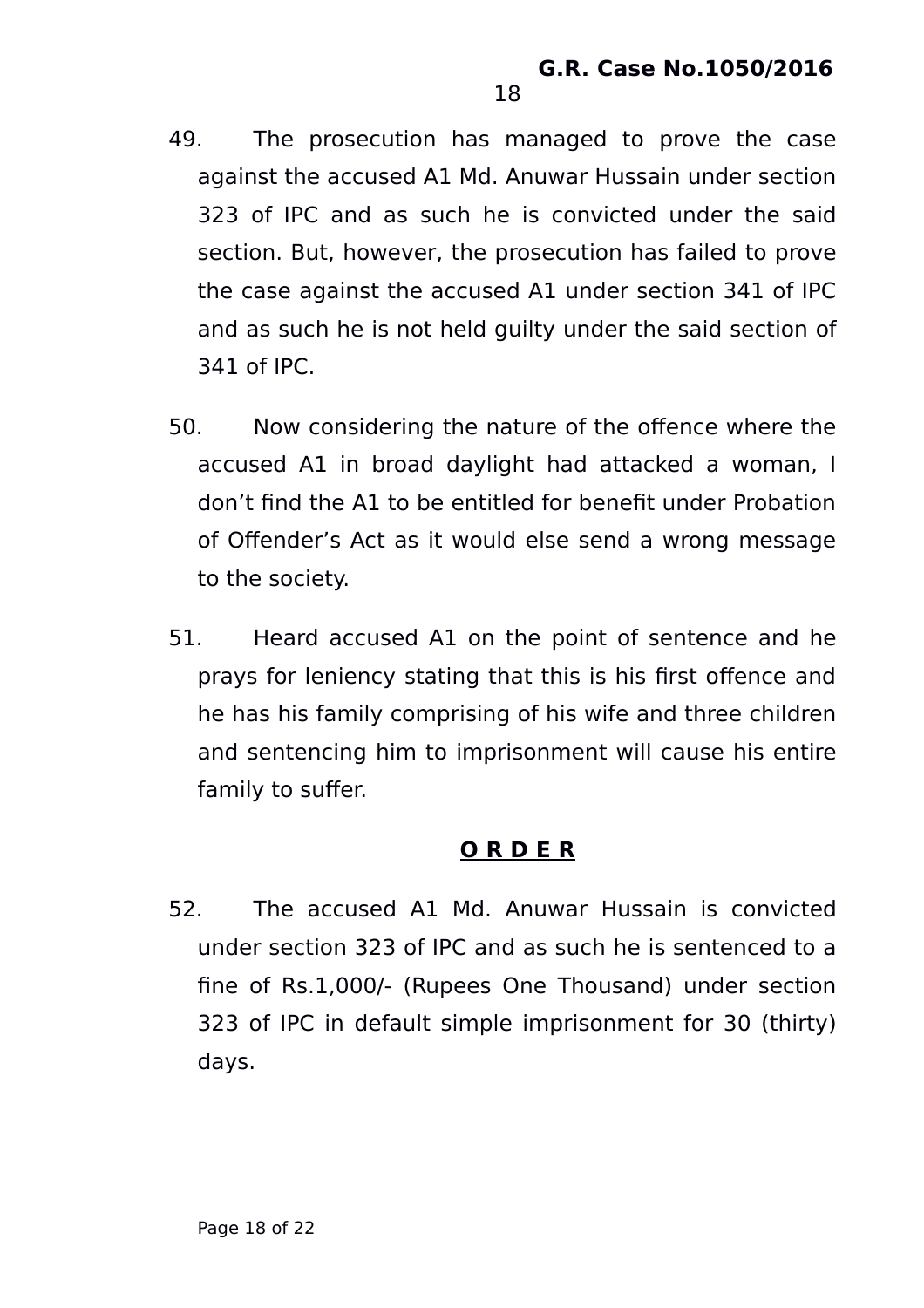53. The fine on being deposited be handed over to the informant cum victim of this case viz. Musstt. Noor Jahan Begum under the provision of section 357 of Cr.P.C.

19

Let a free copy of this Judgment be furnished to the accused A1 and also a copy of the Judgment be sent to the District Magistrate.

Bail bonds are extended to further six months from today.

The judgment is delivered and operative part of the same is pronounced in the open court on this the  $14<sup>th</sup>$  day of March, 2022.

## **Sd/-**

### (**Sri Akhtabul Ala**)

 Chief Judicial Magistrate, Lakhimpur, North Lakhimpur

Dictated & corrected by me-

### **Sd/-**

### (**Sri Akhtabul Ala**)

 Chief Judicial Magistrate, Lakhimpur, North Lakhimpur

Transcribed & typed by-Sri Narayan Chetri, Stenographer

Contd. ………….. Appendix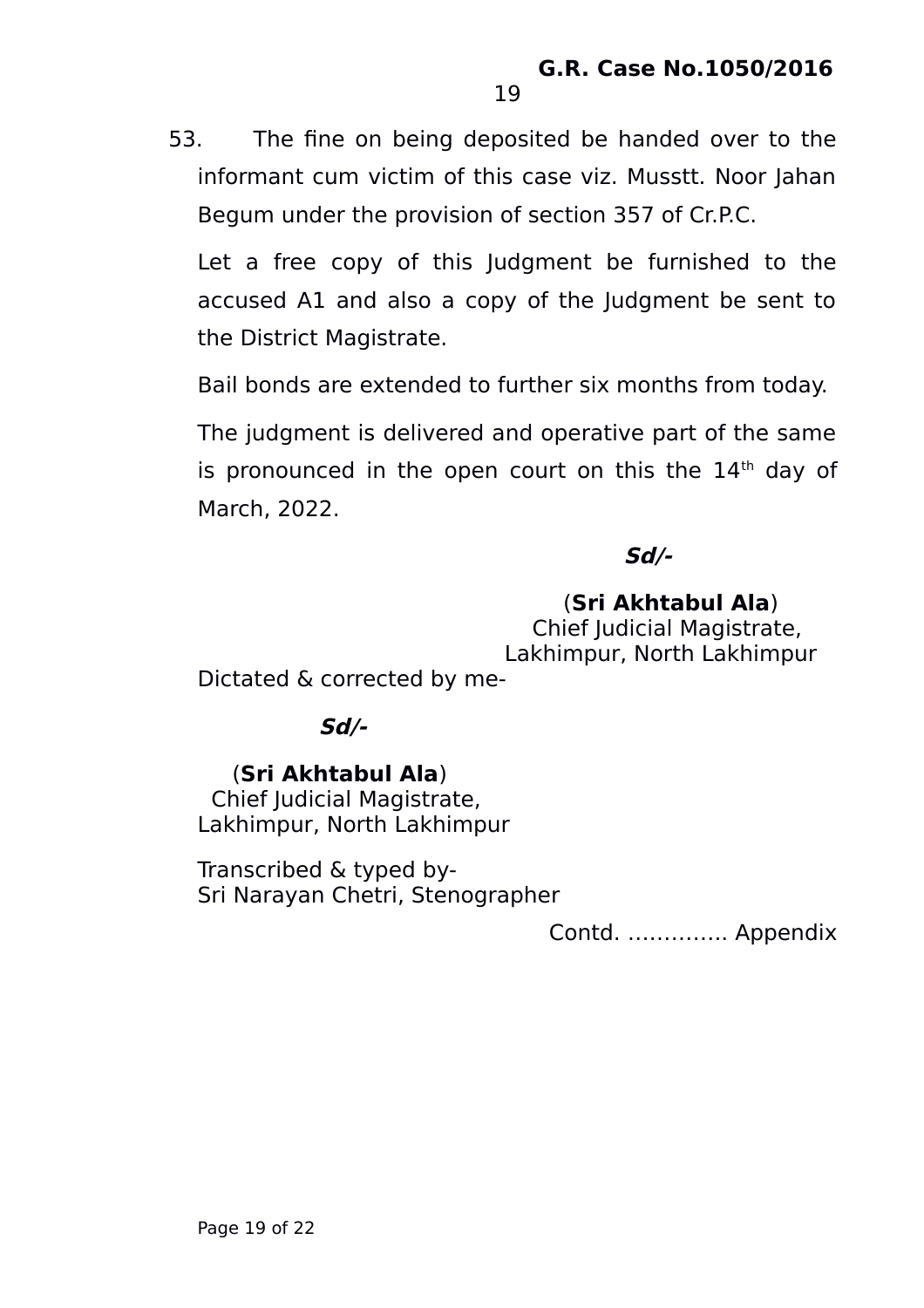#### **APPENDIX – 14 LIST OF PROSECUTION/DEFENCE/COURT WITNESSES**

### **A. Prosecution:**

| <b>RAN</b>      | <b>NAME</b>             | <b>NATURE OF EVIDENCE</b> |
|-----------------|-------------------------|---------------------------|
| K               |                         | (EYE WITNESSES, POLICE    |
|                 |                         | <b>WITNESS, EXPERT</b>    |
|                 |                         | <b>WITNESS, MEDICAL</b>   |
|                 |                         | <b>WITNESS, PANCH</b>     |
|                 |                         | <b>WITNESS, OTHER</b>     |
|                 |                         | <b>WITNESS)</b>           |
| PW1             | Musstt. Noor Jahan      | Eye witness               |
|                 | Begum                   |                           |
| PW <sub>2</sub> | Musstt. Abeda Khatun    | Other witness             |
| PW <sub>3</sub> | Musstt. Anuwara         | Other witness             |
|                 | Begum                   |                           |
| PW4             | Md. Rafique Ali         | Other witness             |
| PW <sub>5</sub> | Md. Azaruddin           | Other witness             |
| PW <sub>6</sub> | ASI Khagen Borah        | <b>Police witness</b>     |
| PW7             | <b>Inspector Nikhil</b> | Police witness            |
|                 | Rajkhowa                |                           |
| PW <sub>8</sub> | Dr. Kiran Chandra       | <b>Medical witness</b>    |
|                 | Chetia                  |                           |

# **B. Defence Witnesses, if any:**

| <b>RAN</b><br>K | <b>NAME</b> | <b>NATURE OF EVIDENCE</b><br><b>(EYE WITNESSES, POLICE)</b><br>WITNESS, EXPERT WITNESS,<br>MEDICAL WITNESS, PANCH |
|-----------------|-------------|-------------------------------------------------------------------------------------------------------------------|
|                 |             | <b>WITNESS, OTHER WITNESS)</b>                                                                                    |
| DW1             | Nil         | Nil                                                                                                               |
| DW <sub>2</sub> |             | Nil                                                                                                               |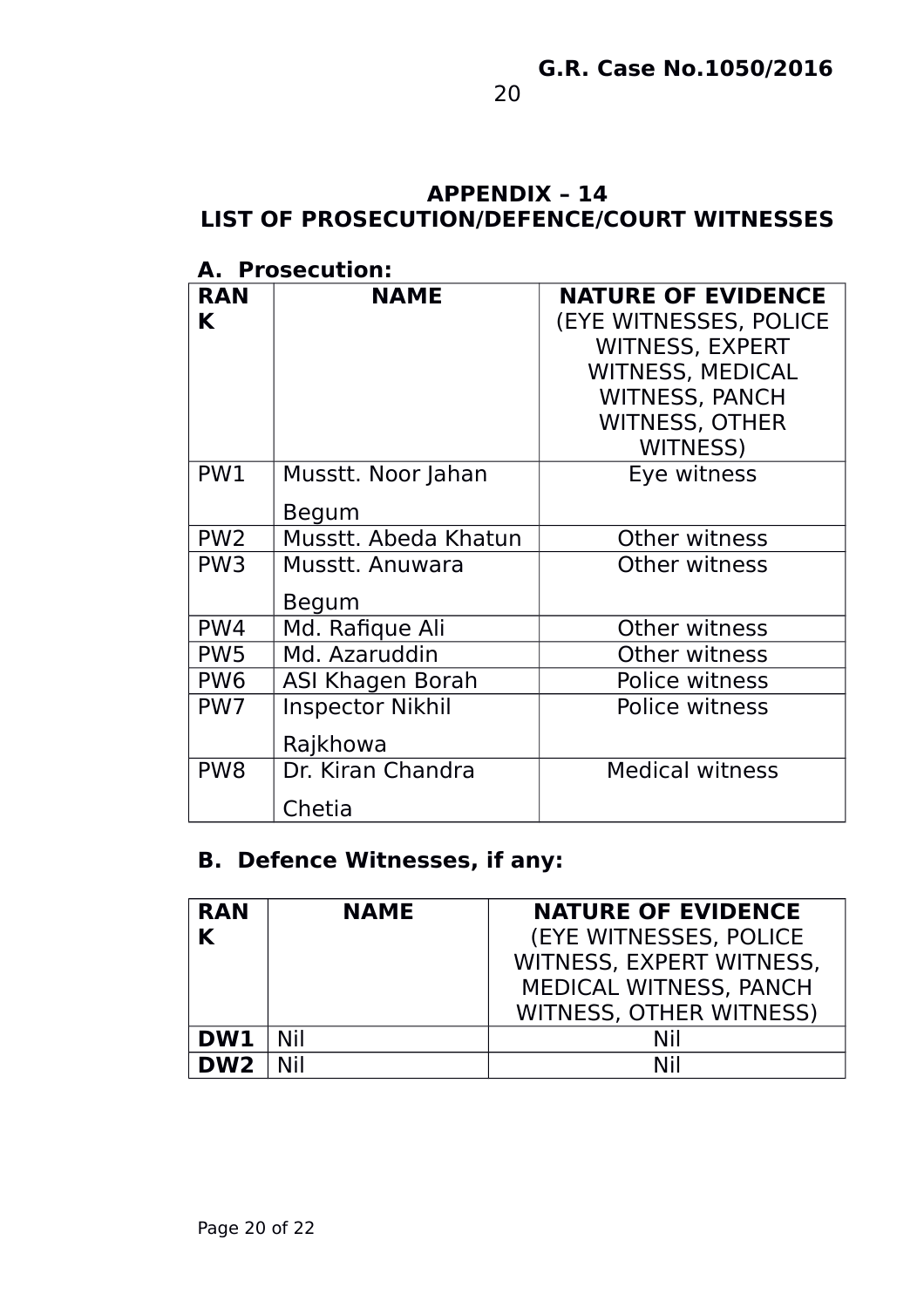# **C. Court Witnesses, if any:**

| <b>RAN</b> | <b>NAME</b> | <b>NATURE OF EVIDENCE</b>      |
|------------|-------------|--------------------------------|
|            |             | <b>(EYE WITNESSES, POLICE)</b> |
|            |             | WITNESS, EXPERT WITNESS,       |
|            |             | MEDICAL WITNESS, PANCH         |
|            |             | <b>WITNESS, OTHER WITNESS)</b> |
| CW1        | Nil         | Nil                            |
| CW2        | Nil         | Nil                            |

## **LIST OF PROSECUTION/ DEFENCE/ COURT EXHIBITS**

### **A. Prosecution:**

| Sr.                     | <b>Exhibit</b>    | <b>Description</b>                    |
|-------------------------|-------------------|---------------------------------------|
| <b>No</b>               | <b>Number</b>     |                                       |
| $\blacksquare$          |                   |                                       |
| $\mathbf 1$             | Exhibit P-1/PW1   | Ejahar                                |
| $\overline{2}$          | Exhibit $P-1(1)$  | Signature of the informant            |
| 3                       | Exhibit P-2/PW6   | <b>Extract Copy of the G.D. Entry</b> |
| 4                       | Exhibit P-3/PW6   | Rough sketch map of the place of      |
|                         |                   | occurrence                            |
| 5                       | Exhibit-P- $3(1)$ | Signature of the I.O                  |
| 6                       | Exhibit P-4/PW7   | Charge sheet                          |
| $\overline{\mathbf{z}}$ | Exhibit $P-4(1)$  | Signature of the I.O                  |
| 8                       | Exhibit P-5/PW8   | <b>Injury Report</b>                  |
| 9                       | Exhibit $P-5(1)$  | Signature of the M.O                  |

### **B. Defence:**

| Sr.            | <b>Exhibit</b>  | <b>Description</b> |
|----------------|-----------------|--------------------|
| <b>No</b>      | <b>Number</b>   |                    |
|                |                 |                    |
| 1              | Exhibit D-1/DW- | Nil                |
|                |                 |                    |
| $\overline{2}$ | Exhibit D-2/DW- | Nil                |
|                |                 |                    |

# **C. Court Exhibits:**